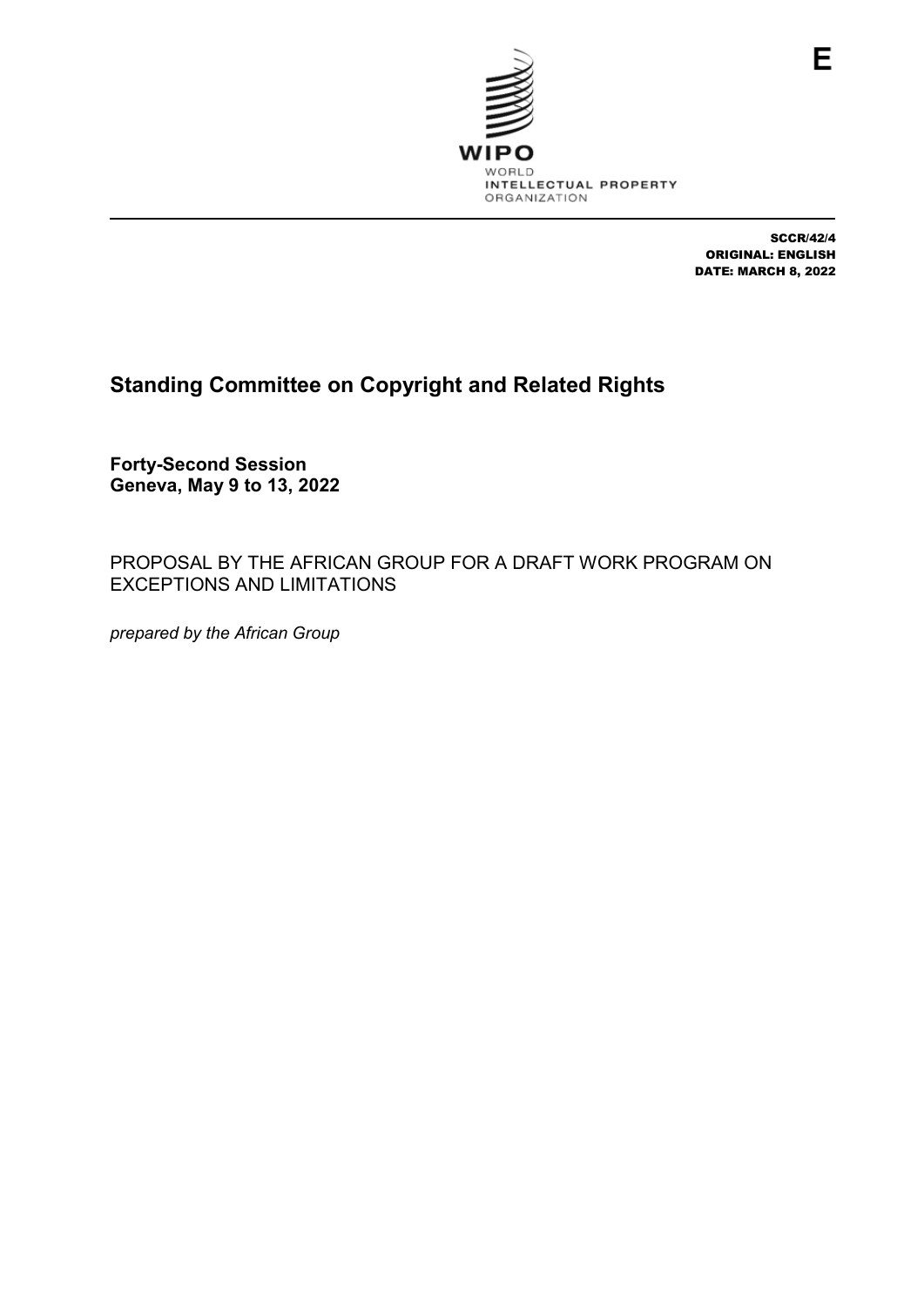#### **INTRODUCTION**

At the twentieth session of the Standing Committee on Copyright and Related Rights (SCCR), the African Group proposed a Draft WIPO Treaty on Exceptions and Limitations for the Disabled, Educational and Research Institutions, Libraries and Archive Centers. The African Group is of the view that SCCR should continue its work towards a fair and balanced copyright system that supports creativity and advances the public interest including by promoting digital access to education and research, as well as to cultural heritage. The African Group submits this draft work program as a contribution to the work of the SCCR in the area of exceptions and limitations.

### **CONTEXT**

The SCCR has been actively considering the issue of limitations and exceptions (L&Es) since 2004 (See SCCR/13/5). The 2012 General Assembly acknowledged the body of work and mandated that the Committee "continue discussion to work towards an appropriate international legal instrument or instruments (whether model law, joint recommendation, treaty and/or other forms)." (WO/GA/41/14).

The Secretariat's Report on Regional Seminars and International Conference on Limitations and Exceptions (SCCR/40/2) summarized a year of study and priority-setting activities on this agenda item. The Report notes considerable agreement among member states on priority areas of work, including:

- to ensure that reproductions and other uses of works for preservation should be permitted under exceptions in national copyright laws; and
- to promote the adaptation of exceptions to permit teaching, learning and research through digital and online tools, including across borders.

The Report notes broadly held views that limitations and exceptions should be subject to additional considerations, including overridability of limitations and exceptions by contracts, safe harbor protections for educational and research institutions (and their agents), and provisions regarding exceptions and technical measures of protection and rights management information. The Report records support for a diversity of instruments that could be of assistance, from treaties and resolutions to a range of tools such as models, recommendations, guidance, handbooks, and toolkits.

On this basis, the below proposed Work Program sets out concrete and practical steps that the Committee can take both in order to provide guidance and support to Member States in the short term, while also allowing it to work towards the adoption of an appropriate international legal instrument or instruments on exceptions and limitations.

#### **WORK PROGRAM**

1. The Committee will continue to work towards an appropriate international legal instrument or instruments (whether model law, joint recommendation, treaty and/or other forms) on limitations and exceptions for libraries, archives, museums, education, research, and uses for persons with other disabilities.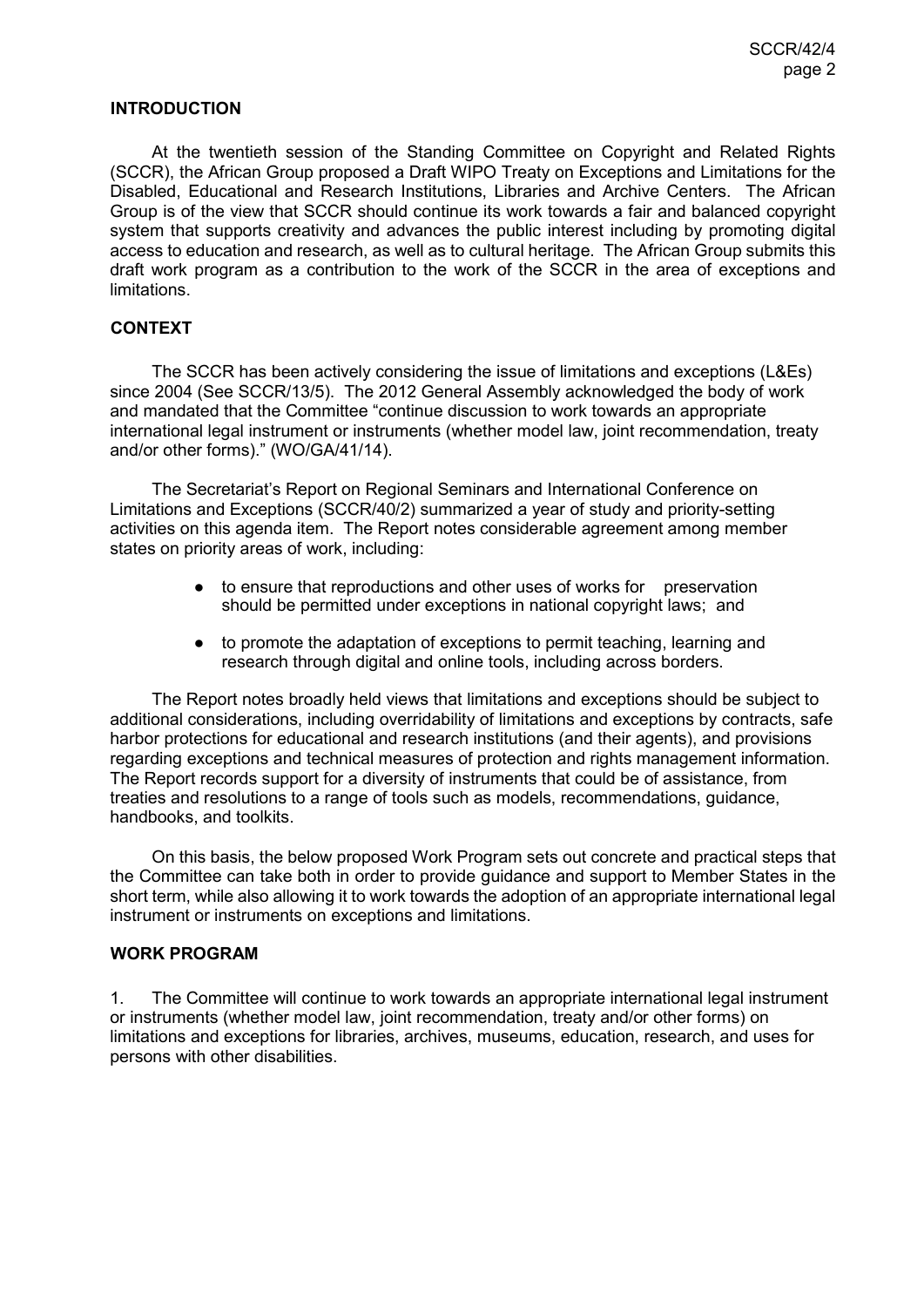2. Work under point 1 should begin with the discussion of proposed provisions by Member States, including those considered in previous Sessions and in Chair's Charts, on the priority issues identified in the Report on Regional Seminars and International Conference on Limitations and Exceptions (SCCR/40/2), including:

- a. to ensure that all laws enable the preservation activities of libraries, archives, and museums, including the use of preserved materials across borders; and
- b. to promote the adaptation of exceptions to the online and cross border environment, such as by permitting teaching, learning and research through digital and online tools.

3. At the next SCCR, the Secretariat should invite presentations by experts on the problems of choice of law for cross border uses of copyrighted works, such as in an online educational class with students in multiple countries, or where collaborating researchers or the subjects of their research are located in different countries. The session should consider international models for dealing with this problem, including the cross-border use provision proposed by Argentina (SCCR/33/4); the legal fiction model adopted in Article 5 of the Directive (EU) 2019/790 of the European Parliament and of the Council of 17 April 2019 on copyright and related rights in the Digital Single Market, and such other models as are proposed for consideration by Member States.

4. The Chair should advance information sharing, consensus building on points 1-3 between SCCR meetings through processes which are transparent and inclusive in conformance with WIPO Development Recommendation #44, such as committees of experts preparing objectives and principles and model provisions for consideration by the Committee.

5. The Secretariat should convene information sessions and exchanges with Member States, experts, copyright offices and other agencies, and beneficiary organizations, drawing on new or existing research studies where appropriate, on the issues relevant to points 1-3 and on other issues including:

- limitations and exceptions for text and data mining research, taking into account new developments in this area;
- the UNESCO Recommendation on Open Science (2021) and its implications for international copyright laws and policies; and
- models for protection of limitations and exceptions from override by terms in contracts, safe harbor protections for educational, research and cultural heritage institutions (and their agents), and exceptions to technical measures of protection and rights management information to protect uses permitted by limitations and exceptions.

6. Drawing on the work completed to date, and without prejudice to the outcome of items 1-5, the Secretariat, should develop tool kits to guide targeted technical assistance programs which help Member States craft laws and policies which support education, research and cultural participation, developed in consultation with experts and stakeholders from beneficiary communities and through transparent consultation processes.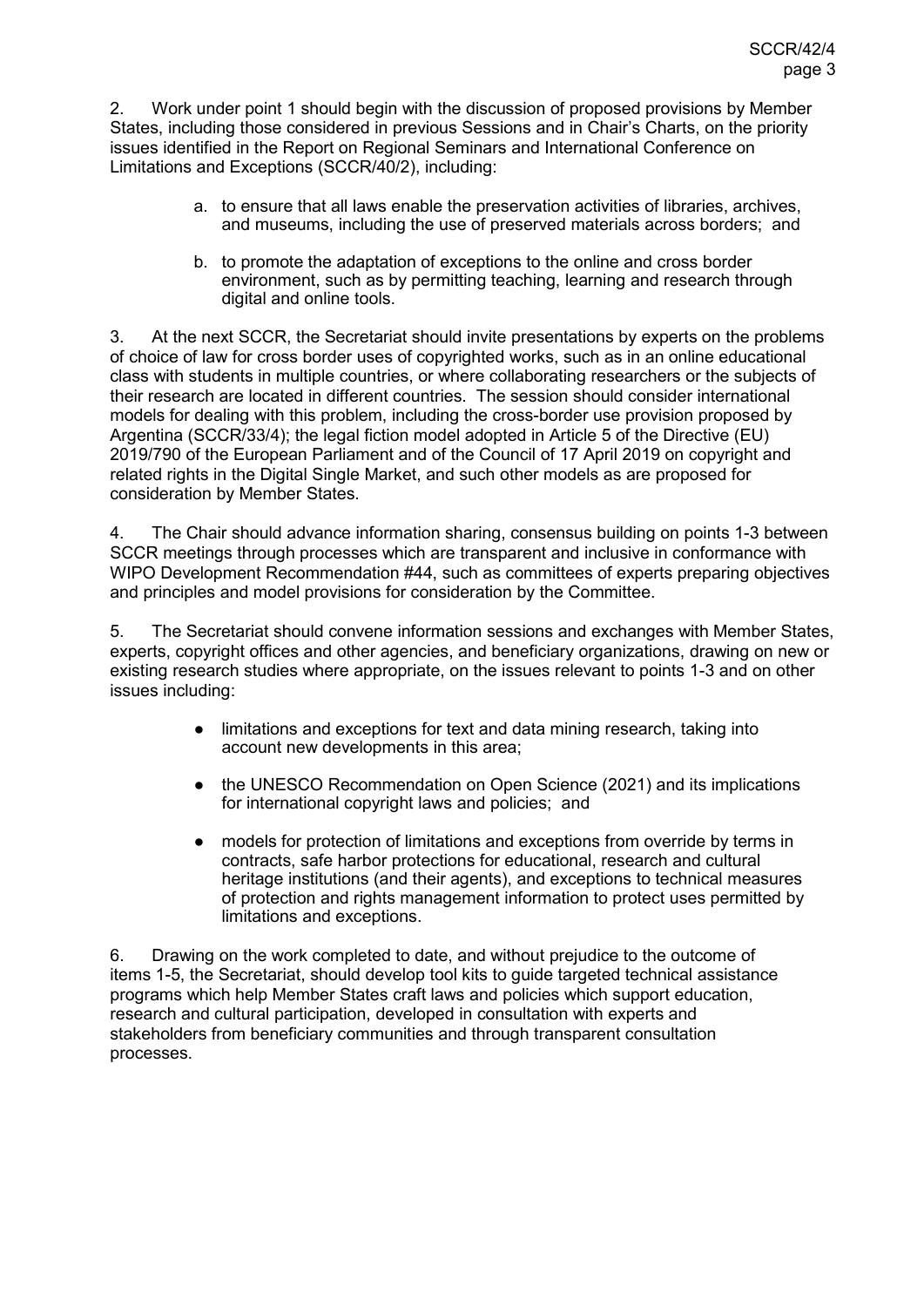## **ANNEX: DEVELOPMENT AGENDA (DA) RECOMMENDATION LINKS**

The proposed work program has links to DA recommendations 1, 7, 9, 14, 32 and 40:

1. WIPO technical assistance shall be, *inter alia*, development-oriented, demand driven and transparent, taking into account the priorities and the special needs of developing countries, especially LDCs, as well as the different levels of development of Member States and activities should include time frames for completion. In this regard, design, delivery mechanisms and evaluation processes of technical assistance programs should be country specific.

7. Promote measures that will help countries deal with intellectual propertyrelated anticompetitive practices, by providing technical cooperation to developing countries, especially LDCs, at their request, in order to better understand the interface between IPRs and competition policies.

9. Request WIPO to create, in coordination with Member States, a database to match specific intellectual property-related development needs with available resources, thereby expanding the scope of its technical assistance programs, aimed at bridging the digital divide.

14. Within the framework of the agreement between WIPO and the WTO, WIPO shall make available advice to developing countries and LDCs, on the implementation and operation of the rights and obligations and the understanding and use of flexibilities contained in the TRIPS Agreement.

32. To have within WIPO opportunity for exchange of national and regional experiences and information on the links between IPRs and competition policies.

40. To request WIPO to intensify its cooperation on IP related issues with United Nations agencies, according to Member States' orientation, in particular UNCTAD, UNEP, WHO, UNIDO, UNESCO and other relevant international organizations, especially the WTO in order to strengthen the coordination for maximum efficiency in undertaking development programs.

44. In accordance with WIPO's member-driven nature as a United Nations Specialized Agency, formal and informal meetings or consultations relating to norm-setting activities in WIPO, organized by the Secretariat, upon request of the Member States, should be held primarily in Geneva, in a manner open and transparent to all Members. Where such meetings are to take place outside of Geneva, Member States shall be informed through official channels, well in advance, and consulted on the draft agenda and program.

Complementing this Development Agenda, the proposed work plan would also form a part of WIPO's wider efforts to contribute to the achievement of the Sustainable Development Goals. This is a particular priority given that the 2021 Assemblies agreed that WIPO would join the UN SDG Group, and the intention in the Medium-Term Strategic Plan to play a more active role within the UN family of agencies to address global challenges encapsulated in the Goals.